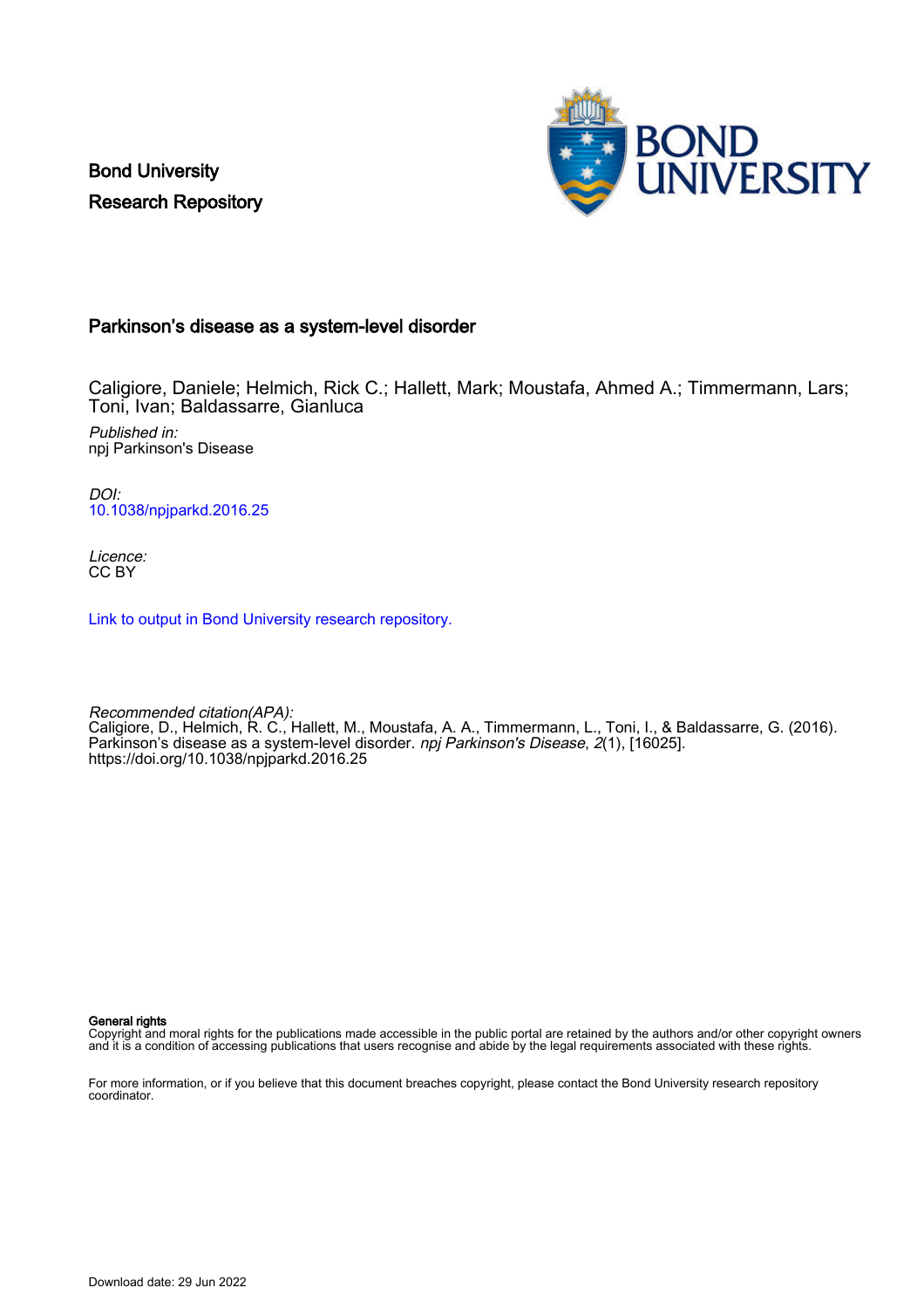# REVIEW ARTICLE **OPEN** Parkinson's disease as a system-level disorder

Daniele Caligiore<sup>1</sup>, Rick C Helmich<sup>2</sup>, Mark Hallett<sup>3</sup>, Ahmed A Moustafa<sup>4</sup>, Lars Timmermann<sup>5</sup>, Ivan Toni<sup>6</sup> and Gianluca Baldassarre<sup>1</sup>

Traditionally, the basal ganglia have been considered the main brain region implicated in Parkinson's disease. This single area perspective gives a restricted clinical picture and limits therapeutic approaches because it ignores the influence of altered interactions between the basal ganglia and other cerebral components on Parkinsonian symptoms. In particular, the basal ganglia work closely in concert with cortex and cerebellum to support motor and cognitive functions. This article proposes a theoretical framework for understanding Parkinson's disease as caused by the dysfunction of the entire basal ganglia–cortex–cerebellum system rather than by the basal ganglia in isolation. In particular, building on recent evidence, we propose that the three key symptoms of tremor, freezing, and impairments in action sequencing may be explained by considering partially overlapping neural circuits including basal ganglia, cortical and cerebellar areas. Studying the involvement of this system in Parkinson's disease is a crucial step for devising innovative therapeutic approaches targeting it rather than only the basal ganglia. Possible future therapies based on this different view of the disease are discussed.

npj Parkinson's Disease (2016) 2, 16025; doi[:10.1038/npjparkd.2016.25;](http://dx.doi.org/10.1038/npjparkd.2016.25) published online 1 December 2016

# INTRODUCTION

Parkinson's disease (PD) is a neurodegenerative disorder characterized by motor dysfunctions including, among others, tremor, difficulty in initiating and executing voluntary movements (akinesia/freezing/bradykinesia), muscular rigidity, impaired execution of movement sequences as well as by non-mo[tor](#page-7-0) deficits such as behavioral and cognitive impairments $1-3$ (Appendix Table 1 presents the abbreviations used in the article). The motor dysfunctions of PD are thought to result primarily from the death of dopamine-producing cells in the substantia nigra pars compacta (SNc), an area in the midbrain mainly targeting the striatum (Str), which is the input gate of basal ganglia (BG). As a consequence, PD is characterized by a consistent reduction of striatal dopamine levels.

Common theoretical and empirical approaches studying PD directly focus on such BG alterations.[4](#page-7-0) This view has two important limitations. First, it limits the understanding of the disease as it overlooks anatomical and functional interactions between these nuclei and cerebral cortex/cerebellum. Indeed, BG closely work with cortex (Ctx) and cerebellum (Cer) to form fundamental circuitry involved in motor and cognitive tasks o[f v](#page-7-0)arious complexity, from sensorimotor mapping to reasoning.<sup>5-8</sup> There is strong evidence demonstrating that Cer and BG receive input from, and send output to, Ctx through multisynaptic anatomically segregated loops performing distinct functional operations.<sup>[9,10](#page-7-0)</sup> Moreover, recent evidence highlights the existence of an anatomical substrate for a bidirectional communication between Cer and BG. In this respect, studies on rats<sup>[11](#page-7-0)</sup> and monkeys<sup>[12](#page-7-0)</sup> have demonstrated that Cer has a strong disynaptic projection to Str via the thalamus (Thal). Recent investigations on cebus monkeys have also shown that the subthalamic nucleus (STN) has a disynaptic projection to the cerebellar cortex via the pontine nuclei (PN).<sup>[13](#page-7-0)</sup> Similar data have recently been found in humans, using diffusion tensor imaging (DTI).[14,15](#page-7-0) These data have stimulated new research directed at investigating the role of Cer and BG in functions typically associated with cortical areas (e.g., action understanding<sup>[7](#page-7-0),[16](#page-7-0),17</sup>), and the role of cerebellar and cortical areas in impairments typically associated with BG, such as Tourette's syndrome,<sup>18</sup> dystonia,<sup>[19](#page-7-0)</sup> and PD.<sup>[8,](#page-7-0)20-[23](#page-7-0)</sup>

Second, focusing on the BG to study PD limits the approaches used for therapy as it implicitly suggests acting on such nuclei in isolation. The most common treatment thus targets the BG and consists of replenishing dopamine depletion. This approach has several drawbacks and might produce a variable response for some motor dysfunctions (e.g., tremor; see [refs 20](#page-7-0),[21](#page-7-0),[24](#page-7-0) for recent reviews). In addition, dopaminergic stimulation can lead to dyskinesia,<sup>[24](#page-7-0)</sup> impulse control disorders (ICDs),<sup>[25](#page-7-0)</sup> and [may](#page-7-0) not ameliorate or may even worsen non-motor symptoms. $3,26-2$  $3,26-2$ 

This article proposes that investigating the abnormal interactions of the BG–Ctx–Cer integrated system can lead to a better understanding of PD symptoms and treatments. [Figure 1](#page-2-0) summarizes the system-level view to the study of PD proposed here. This view overcomes the limitations of the single area perspective on PD by supplying a more articulated clinical picture of the disease, and by paving the way to the study of new therapies targeting Cer and Ctx alongside the BG.

More in details, we propose that key PD symptoms (tremor, freezing, action sequencing impairments) can be related to dysfunctions of specific, partially overlapping circuits within the BG–Ctx–Cer system. In particular, we provide support for three hypotheses: (i) tremor depends on the abnormal interaction between BG and the Cer–Ctx loops: this hypothesis builds on key data on the involvement of these loops in tremor<sup>[20,21,29](#page-7-0)</sup> and on the recently discovered STN-Cer disynaptic connection;<sup>[13](#page-7-0)</sup> (ii) freezing is linked to abnormal interactions between the BG

Correspondence: D Caligiore [\(daniele.caligiore@istc.cnr.it](mailto:daniele.caligiore@istc.cnr.it))





<sup>&</sup>lt;sup>1</sup>Laboratory of Computational Embodied Neuroscience (LOCEN), Istituto di Scienze e Tecnologie della Cognizione, Consiglio Nazionale delle Ricerche (ISTC-CNR), Roma, Italy; <sup>2</sup>Radboud University Medical Centre, Donders Institute for Brain, Cognition and Behaviour, Department of Neurology, Nijmegen, The Netherlands; <sup>3</sup>National Institute of Neurological Disorders and Stroke (NINDS), Medical Neurology Branch, Bethesda, MD, USA; <sup>4</sup>Western Sydney University, Milperra, NSW, Australia; <sup>5</sup>University of Cologne, Cologne, Germany and <sup>6</sup>Donders Institute for Brain, Cognition and Behaviour, Nijmegen, The Netherlands.

Received 6 July 2016; revised 20 September 2016; accepted 11 October 2016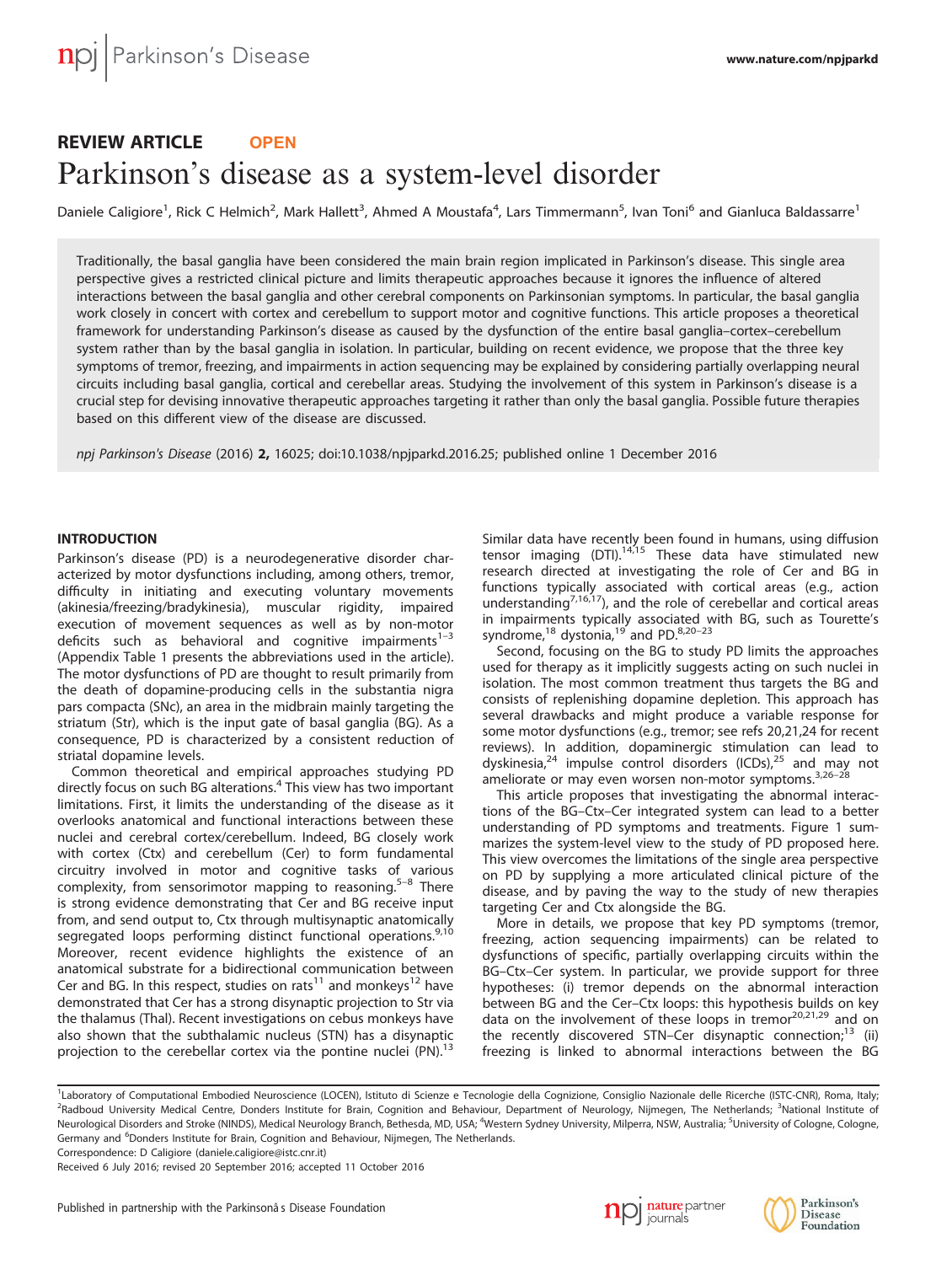<span id="page-2-0"></span>2



Figure 1. Graphical summary of the systems-level view to the studv of PD proposed in this article. Pivoting on evidence supporting the integrated nature of BG, Ctx, and Cer, largely interacting through Thal, and the involvement of Cer and Ctx in PD, the view urges studying PD by focusing on the BG–Ctx–Cer system rather than on BG in isolation. Studying how such system affects PD is a crucial step to draw a more articulated clinical picture of the disease and to devise innovative therapeutic approaches. BG, basal ganglia; Cer, cerebellum; Ctx, cortex; PD, Parkinson's disease.

pathways, the presupplementary motor area (pre-SMA) and Cer– Str disynaptic link:[12](#page-7-0) this hypothesis builds on evidence showing the influence of pre-SMA<sup>[30,31](#page-7-0)</sup> and Cer<sup>[31,32](#page-7-0)</sup> on freezing; (iii) dysfunctions in the circuit linking Cer to SMA, and in the hyperdirect pathway linking SMA with STN, may have a role in action sequencing impairments: this hypothesis is based on data<br>showing the contribution of pre-SMA/SMA,<sup>[33](#page-7-0),[34](#page-7-0)</sup> Cer<sup>[17](#page-7-0),[35](#page-7-0)</sup> and BG<sup>[36,37](#page-7-0)</sup> in action sequences and on recent evidence on pre-SMA/SMA role in PD.[38,39](#page-7-0) We also furnish some more general indications on how the view proposed here might contribute to advance our understanding of other motor and non-motor features of PD. The complexity of the cortical and subcortical circuits underlying PD deficits suggests using dynamical multiscale computational models to capture its quantitative aspects and to integrate data from multiple sources, such as different brain imaging techniques. This opens up the possibility to design new procedures for monitoring and treating the disease, that focus on the whole BG–Ctx–Cer system rather than BG in isolation.

## THE NEURAL SYSTEM UNDERLYING PD

To illustrate with specific cases the utility of the proposed perspective to better understand proximal causes of PD, in this section we explain how three partially overlapping cortical– subcortical circuits may underlie three important PD symptoms. Figure 2 shows some key components of the BG–Ctx–Cer system that are important to study the three symptoms. The schema is not exhaustive of all the possible connections between basal ganglia, cortical, and cerebellar areas. Rather, it focuses on the connections that may have a major role in the three PD symptoms considered here. This is the reason why, for example, the figure indicates SMA/pre-SMA as the only sources of the hyperdirect pathway from cortex to STN, omitting the projections from M1 to



Figure 2. Schema of the basal ganglia-cortical-cerebellar (BG–Ctx– Cer) system involved in three PD motor symptoms, in particular tremor, freezing, and action sequence impairments. The arrows indicate glutamatergic excitatory connections whereas lines ending with a filled circle represent inhibitory GABAergic projections. The bidirectional arrows linking Thal and Ctx include both the BGcortical and the cerebellar-cortical channels (note that Cer sectors within Thal could be partially overlapped with those of BG, see [Ref. 141](#page-9-0) for more details). The dashed lines within Thal represent the cerebellar target sectors within Thal through which the Cer<br>reaches Str.<sup>12,13</sup> BG, basal ganglia; Cer, cerebellum; Ctx, cortex; GPe, external globus pallidus; GPi, internal globus pallidus; M1, primary motor cortex; PPN, pedunculopontine nucleus; PN, pontine nuclei; pre-SMA, pre-supplementary motor area; Str, striatum; STN, subthalamic nucleus; SNr, substantia nigra pars reticulata; SNc, substantia nigra pars compacta; SMA, supplementary motor area; Thal, thalamus.

STN. The same considerations hold for the [Figures 3, 4](#page-3-0), [5,](#page-4-0) which are derived from Figure 2. The other pathways not considered here might have roles in other aspects of PD symptoms.

## The cerebral network underlying Parkinson's tremor

The occurrence of resting tremor in PD is probably related to the death of SNc dopamine-containing cells. PD tremor mainly involves dysfunctions in the system formed by the motor cortex, cerebellum, thalamus, and basal ganglia. $4^{6-42}$  Patients with tremor-dominant PD show an increased functional connectivity between BG and the cerebello-thalamo-cortical circuit.<sup>[29](#page-7-0)</sup> This evidence suggests that PD tremor may result from a pathological interaction between BG and the cerebello-thalamo-cortical circuit (Cer–Thal–M1). However, the specific mechanisms underlying such pathological interaction are still widely debated.<sup>4</sup>

Several hypotheses have been proposed to explain the occurrence of tremor in PD (see [ref. 20](#page-7-0) for an overview). Most of these have largely focused on locating the tremor pacemaker in thalamus<sup>[44](#page-7-0)</sup> or  $BG<sub>1</sub><sup>45</sup>$  $BG<sub>1</sub><sup>45</sup>$  $BG<sub>1</sub><sup>45</sup>$  or in pallido-thalamic interactions.<sup>[46](#page-7-0)</sup> As underlined in [ref. 20](#page-7-0), these hypotheses are unable to explain the involvement of both cerebello-thalamo-cortical system and BG in PD resting tremor.<sup>[40,41](#page-7-0)</sup> To address this issue, Helmich et al. have recently proposed a system-level explanation of PD resting tremor called the "dimmer-switch" hypothesis.<sup>[20](#page-7-0),[29](#page-7-0)</sup> According to this hypothesis, BG work analogously to a light switch that triggers tremor-related responses in the Cer–Thal–M1 circuit and this, in turn, generates tremor modulating its intensity like a light dimmer.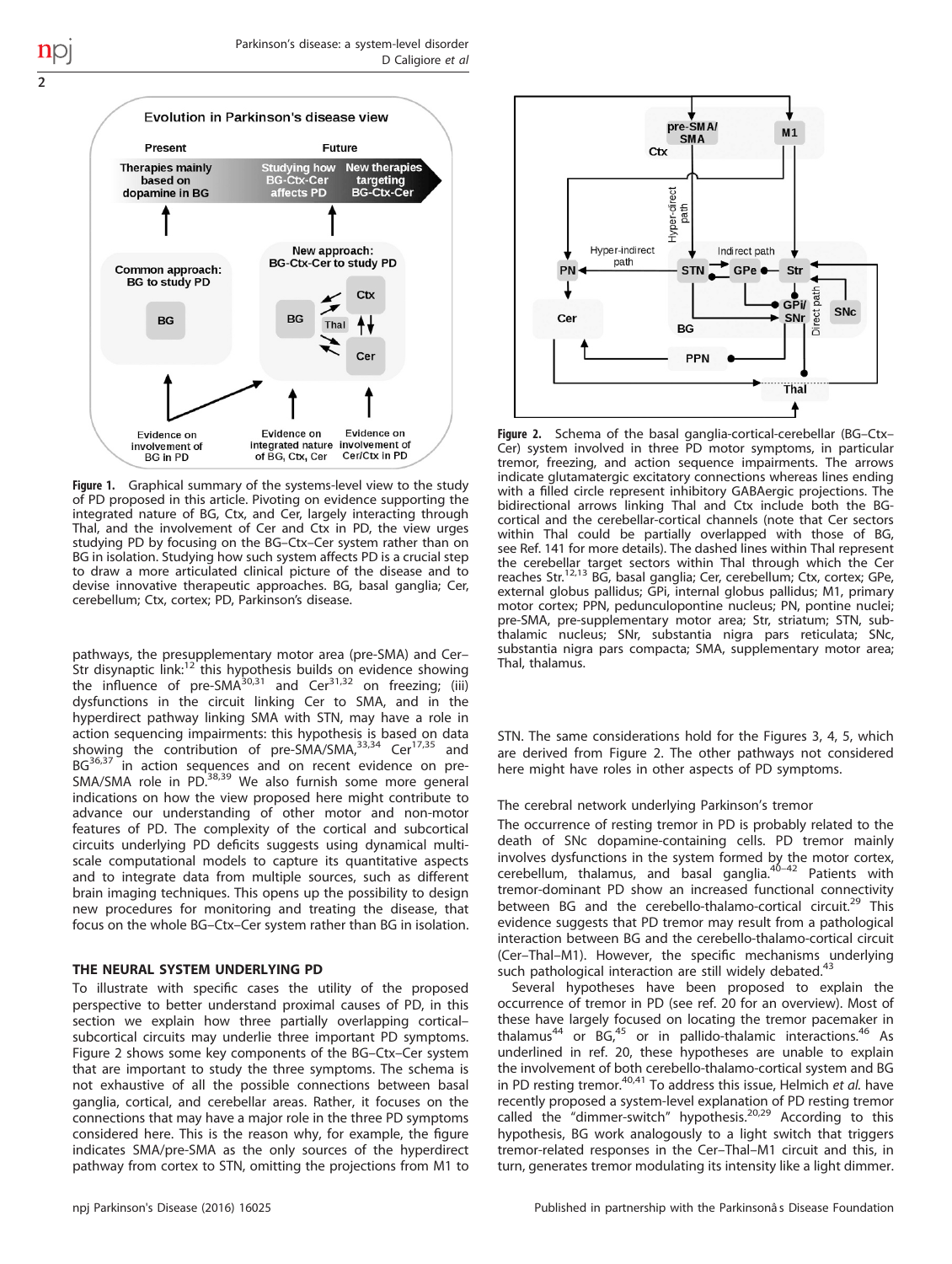<span id="page-3-0"></span>

Figure 3. Cortical–subcortical circuit underlying Parkinson's disease (PD) tremor. The red arrows indicate the anatomical pathways through which the elements of the cortical–subcortical system may interact to produce tremor in PD.

This hypothesis is in line with previous theoretical proposals highlighting the role of BG for movement initiation and of Cer for movement amplification, $47$  and represents an important attempt to account for tremor in PD through a system-level perspective. However, this hypothesis does not specify how BG could interact with the Cer–Thal–M1 circuit to switch on tremor. Here we extend the dimmer-switch model by highlighting possible pathways through which BG could interact with the Cer–Thal–M1 circuit (Figure 3).

We hypothesize that the main axis involved in producing tremor is the Thal–Ctx system including both the BG–Thal–M1 and the Cer–Thal–M1 circuits. This hypothesis is based on previous studies showing that thalamo-cortical functional connectivity distinguishes pathological tremor from mimicked tremor,<sup>[48](#page-7-0)</sup> that dopamine specifically reduces thalamo-cortical coherence in PD tremor,<sup>[49](#page-7-0)</sup> and that Thal has strong rhythmic properties capable of driving the tremor on a cycle-by-cycle basis.<sup>[50](#page-7-0)</sup> The BG are connected with the thalamo-cortical system via the direct and indirect pathways that exert a net inhibitory influence onto Thal through GPi. Thal, in turn, is bi-directionally connected with M1 through excitatory links. In non-pathological conditions, the inhibition of specific output nuclei of BG leads to increased activity within the circuits linking Thal with M1 allowing the focused facilitation of specific motor patterns.<sup>[51](#page-7-0)</sup> Through these pathways, BG–Thal–M1 and Cer–Thal–M1 circuit converge at the level of M1.[7,10](#page-7-0) Specifically, GPi sends GABAergic projections to the anterior part of the ventrolateral Thal which in turn sends excitatory efferents to the M1. M1 projects to the posterior part of the ventrolateral Thal that also receives cerebellar projections.<sup>[52](#page-7-0)</sup> This hypothesis would explain why deep brain stimulation (DBS) of STN, GPi, and Thal ventral intermediate nucleus (VIM, which is a target [of](#page-7-0) cerebellar efferents) are all effective in treating<br>tremor.<sup>53–55</sup>

Another hypothesis is that the recently discovered STN-cerebellar cortex anatomical link through the pontine nuclei<sup>[13](#page-7-0)</sup> may have an important role in PD tremor by influencing the dysfunctional interaction between BG and the thalamo-cortical system. In particular, we propose that the subthalamic-pons-cerebellar circuit (STN–PN–Cer)<sup>[13](#page-7-0)</sup> may be considered as a further pathway, alongside the traditional ones (direct, indirect, and



3

Figure 4. Cortical–subcortical circuit possibly underlying Parkinson'<sup>s</sup> disease (PD) freezing. The red arrows indicate the anatomical pathways through which the elements of the cortical–subcortical system interact between them to produce freezing.

hyperdirect pathways), which allows the BG to influence the excitability of the thalamo-cortical system through Cer. We term this the "hyper-indirect pathway". The projections from STN to PN, and from PN to granule cells of cerebellar cortex, are long-range and therefore probably glutamatergic.<sup>[13](#page-7-0)</sup> Increased STN activity, as found in PD,<sup>[56](#page-7-0)</sup> would thus excite the cerebellar cortex, which in turn has an inhibitory influence onto the deep cerebellar nuclei.<sup>5</sup> Further investigations are needed to confirm this hypothesis as there is no direct evidence supporting the impact of STN descending glutamatergic projections on PN and cerebellar neurons. As the deep cerebellar nuclei have glutamatergic projections to the VIM (cerebellar thalamus; [refs 58,59](#page-8-0)), the net result would be inhibition of the thalamo-motor system. In vitro studies have shown that hyperpolarization of single thalamic neurons turns these neurons into single-cell oscillators with a firing frequency of about 6 Hz, which is the resting tremor frequency in PD.[50](#page-7-0) In PD, changes in the influence of the direct/indirect pathways, the "hyper-indirect" pathway, or the balance between them, onto the thalamo-motor system, may be responsible for triggering rhythmic activity in the Cer–Thal–M1 circuit. A recent dynamic causal modeling functional MRI (fMRI) study in tremor-dominant PD tested how tremor-related activity is transmitted from the basal ganglia toward the cerebello-thalamocortical circuit, comparing the contribution of the two pathways outlined above. The findings suggest that tremulous activity first arises in the GPi, and is then propagated through effective connectivity from the GPi toward the motor cortex (rather than the hyper-indirect pathway from STN to Cer<sup>60</sup>). After the onset of tremor, tremor-related peripheral influences onto Cer may further modulate processing within the Cer–Thal–M1 circuit, having a role in maintaining the tremor once it has been triggered by the BG.<sup>[61](#page-8-0)</sup>

Support for our cortical–subcortical circuit hypothesis underlying tremor comes also from analysis of the tremorrelated activity in the areas considered in Figure 3 [\(refs 21](#page-7-0)[,62\)](#page-8-0). Overall, on the methodological side this analysis shows how a system-level perspective is needed to disentangle the complex involvement of different neural circuits in the production of PD tremor.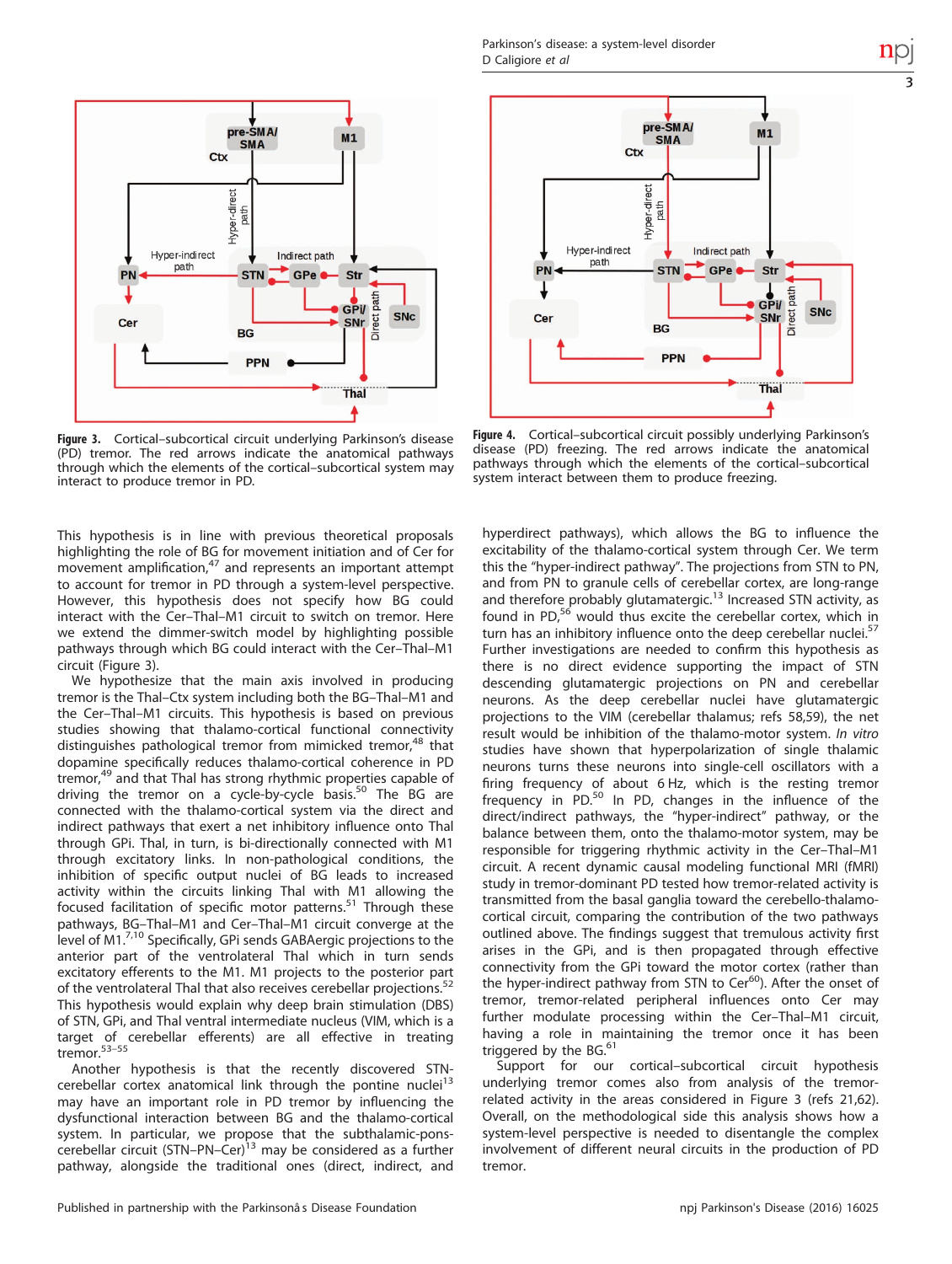<span id="page-4-0"></span>

Figure 5. Cortical–subcortical circuit possibly underlying Parkinson'<sup>s</sup> disease (PD) action sequencing impairments. The red arrows indicate the anatomical pathways through which the elements of the cortical–subcortical system interact between them to produce action sequencing impairments.

Freezing as response conflict impairment: cortical–subcortical substrates

Freezing is the inability to begin or continue a voluntary discrete or rhythmic movement. It can affect walking, writing, speech, and is also associated with deficits in a number of executive functions including attention and conflict resolution.63–[66](#page-8-0) The vast range of conditions provoking or relieving freezing supports the involvement of a complex brain network including both cortical and subcortical areas.<sup>[65,67](#page-8-0)</sup>

Pivoting on the anatomical connections between BG and  $\text{Ctx}^{8,10}$  $\text{Ctx}^{8,10}$  $\text{Ctx}^{8,10}$  $\text{Ctx}^{8,10}$  $\text{Ctx}^{8,10}$ and between BG and Cer,  $13,14$ , and on recent data about the involvement of pre-SMA<sup>[30,31](#page-7-0),[63,68](#page-8-0)</sup> and Cer<sup>31,32,[63](#page-8-0)</sup> in freezing, we propose here some system-level hypotheses on the possible alterations of cortical–subcortical circuits that might underlie freezing ([Figure 4\)](#page-3-0). Striatum modulates the output nuclei of BG through two pathways. The first is the direct pathway that involves a Str GABAergic connection directly inhibiting GPi and substantia nigra pars reticulata (SNr). The second is the indirect pathway involving two sub-routes: the short indirect pathway, linking the external globus pallidus (GPe) to GPi/SNr via GABAergic connections; and the long indirect pathway linking GPe to STN which in turn projects to GPi/SNr.<sup>69</sup>

Low dopamine levels in PD lead to a reduction in the strength of striatal inhibition to GPi/SNr and an increase in striatal inhibition of GPe. A lower activation of GPe, in turn, results in an increased GPi/SNr inhibitory output both via the Str–GPe–GPi/SNr short indirect pathway and via the Str–GPe–STN–GPi/SNr long indirect pathway.<sup>2</sup> The GPi/SNr abnormal inhibition of BG target areas is relevant for the manifestation of multiple PD symptoms including freezing.<sup>[2,30](#page-7-0)</sup> In particular, this inhibition affects Thal-M1 circuits subserving the performance of discrete voluntary movements.<sup>[70](#page-8-0)</sup> Moreover, this inhibition might abnormally inhibit pre-SMA and SMA, namely cortical areas that have a critical role in the initiation, sequencing and termination of movements.<sup>[33](#page-7-0),[34](#page-7-0),[38](#page-7-0)</sup> These areas have been often found to be underactivated in PD patients, [30](#page-7-0),[31](#page-7-0) putatively because as other thalamo-cortical areas they receive an abnormal inhibition from  $BG<sub>2</sub><sup>22,23</sup>$  $BG<sub>2</sub><sup>22,23</sup>$  $BG<sub>2</sub><sup>22,23</sup>$  or due to other internal disregulations.<sup>[30](#page-7-0),[68](#page-8-0)</sup> In addition, an increase of inhibitory output onto the dorsal pedunculopontine nucleus (PPN) and Thal might contribute to freezing of rhythmic motor behaviors,  $32,71$  $32,71$  such as walking, due to the PPN efferent connectivity to the central pattern generators of the spinal cord coordinating the alternating activity of flexor/extensor muscles.[72](#page-8-0)–<sup>75</sup> The involvement of PPN in freezing is indirectly supported by recent data showing that PPN DBS may reduce freezing of gait in PD patients.<sup>[76](#page-8-0)</sup> Further, PPN receives inputs from STN, GPI and SNr $^{77}$  $^{77}$  $^{77}$  and projects into the STN, SNc, GPi, Cer, spinal cord, and SMA.<sup>[77,78](#page-8-0)</sup> In general, PPN can have a role in motor modulation and in the initiation and maintenance of locomotion.[79](#page-8-0) In PD patients it has been shown that PPN activity changes during movement preparation and execution.<sup>[80](#page-8-0)</sup> Building on recent data, $81$  we propose that PPN may abnormally regulate STN activity through the Cer–Thal–Str pathway, thus further augmenting freezing. Indeed, recent evidence shows that stimulation of PPN may influence Cer activity.<sup>[32,](#page-7-0)[78,82](#page-8-0)</sup> The influence of PPN on Cer may in turn increase BG output by regulating STN activation through the Cer-Thal-Str newly discovered pathway<sup>[6](#page-7-0),[12](#page-7-0)</sup> and the Str–GPe–STN–GPi/SNr long indirect pathway considered above. A reduced cerebellar connectivity with other areas involved in motor control $31$  might also lead to a lack of on-thefly corrections of posture and gait causing balance problems and walking abnormalities.<sup>[83](#page-8-0)</sup> A reduced coordination of steps during challenging gait phases, such as turning, may precipitate freezing.<sup>[63](#page-8-0)</sup>

Action sequencing impairment as deficit in timing: cortical– subcortical substrates

PD patients have a difficulty in performing action sequences, including completing sequences of heterogeneous movements in correct order.<sup>[84,85](#page-8-0)</sup> Here we discuss a cortical–subcortical circuit that may underlie this symptom. The circuit, shown on Figure 5, is mainly based on data supporting the contribution of pre-SMA, SMA, Cer and BG in managing action sequences.<sup>[17,33,36,37](#page-7-0)</sup> Different types of neurons in pre-SMA and SMA help to encode not only where in a sequence the action is but also the conditional links between the previous response and the upcoming response, often in a highly specific manner. $38$  In this respect, it has been shown that pre-SMA and SMA neurons respond before some sequences (e.g., turn-pull-push a lever) but not others (e.g., turn-push-pull),<sup>[34](#page-7-0)</sup> that some neurons of pre-SMA and SMA respond only to the rank order of a movement in the sequence (e.g., only before the second movement regardless of what the movement is),<sup>[86](#page-8-0)</sup> and that pre-SMA and SMA cells also encode the number of movements that remain to be made to complete a sequence to obtain a reward.<sup>[87](#page-8-0)</sup>

As both pre-SMA and SMA are anatomically linked to Cer through Thal,<sup>[88](#page-8-0)</sup> Cer could assist pre-SMA and SMA by contributing to the anticipatory activation of the neurons of these cortical regions during action sequences. In particular, pre-SMA and SMA, working in synergy with Cer, may possess the capacity of anticipating future events at fast temporal scales based on forward models.[7,35](#page-7-0) This view is in line with the "timing hypothesis" of cerebellar function postulating that Cer is critical for representing the temporal relationship between task-relevant events as it works as a general "timing co-processor" whose effect depends on the targeted centres.[89](#page-8-0) The circuits linking BG with pre-SMA and SMA may also support the processes underlying action sequencing. In more detail, the activation of pre-SMA and SMA neurons could regulate, in an anticipatory fashion with respect to the next movement, the activation of STN though the hyperdirect pathway. This pathway, in turn, conveys the signal from motor-related cortical areas (in this case pre-SMA and SMA) to the globus pallidus, bypassing the striatum, with shorter conduction time than the signal conveyed through the striatum.<sup>[90](#page-8-0)</sup> The anticipatory activation of STN could indirectly support the anticipatory activation of the next movement by fostering the movement selection processes through the direct pathway of BG. $^{2,51}$  $^{2,51}$  $^{2,51}$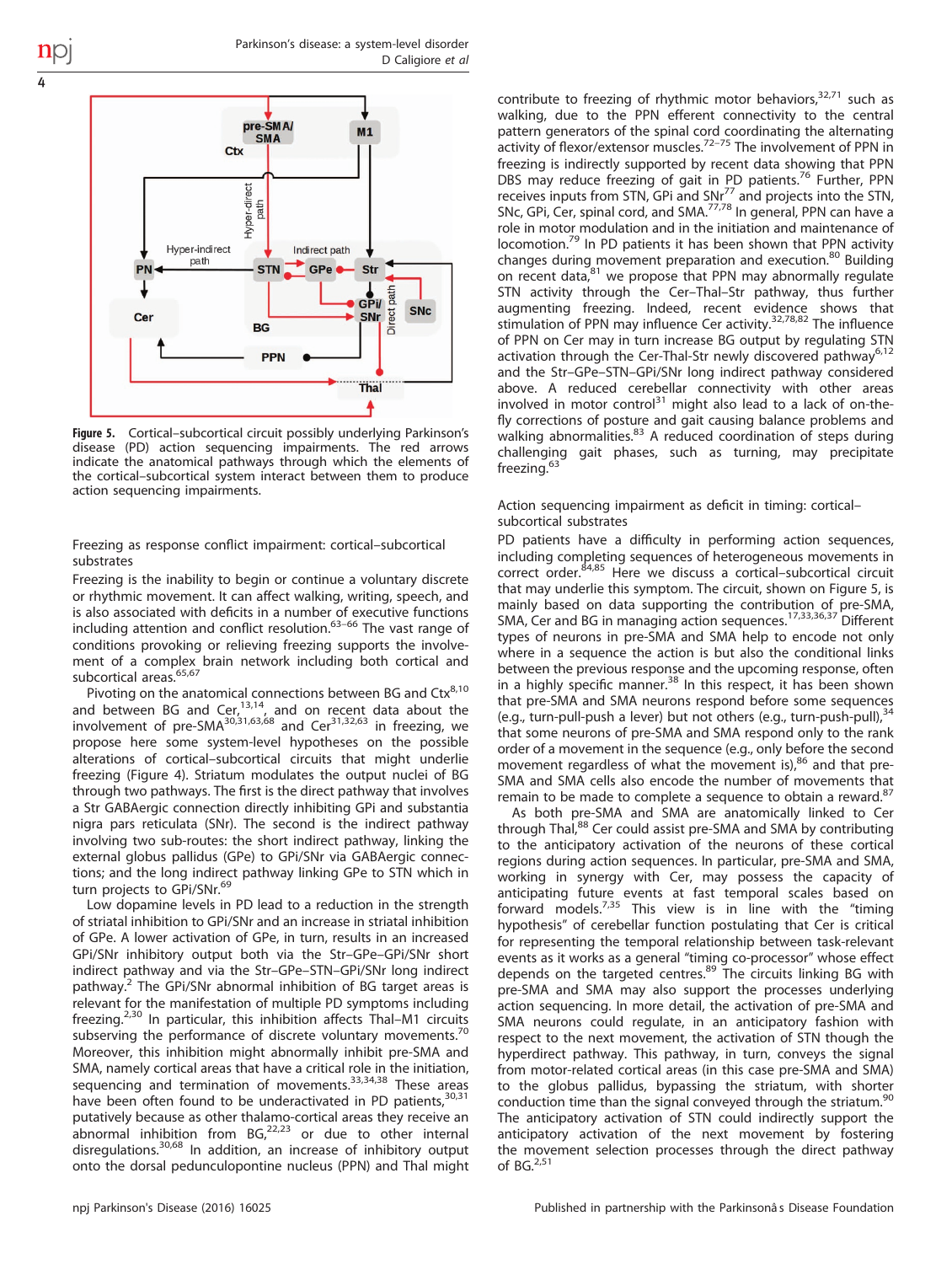These neural processes might be dysregulated in PD. In particular, in the circuit shown in [Figure 5](#page-4-0) the triggering event leading to an action sequencing impairment may be related to the malfunctioning of the BG-preSMA/SMA circuit, caused by dopamine dysregulation, and this might propagate to the Cer–Thal– pre-SMA/SMA circuits, which support the timing aspects of pre-SMA/SMA functioning.[34,38](#page-7-0)[,86](#page-8-0) As a consequence, pre-SMA and SMA neurons may not regulate as needed the activation of STN through the hyperdirect pathway. In turn, the lack of anticipatory activation of STN may fail to support the activation of the next movement, thus producing impaired action sequencing.

#### A system-level view of other PD symptoms

A system-level perspective might also help to disentangle unclear aspects related to other PD symptoms, although for these a formulation of hypotheses as articulated as those proposed for tremor, freezing and action sequences requires further investigations. Akinesia, for example, has been linked to the increased inhibitory BG output. Indeed, DBS applied to the globus pallidus has been shown to reduce akinesia symptoms in Parkinsonian monkey models.<sup>[21](#page-7-0),[91](#page-8-0)</sup> It has also been shown that beta band activity in the STN correlates with akinesia in PD, and that the clinical improvements following DBS of STN can affect both akinesia and rigidity.<sup>[92](#page-8-0)</sup> Further, transcranial stimulation reduces rigidity in PD patients suggesting a role for the cortico-spinal pathway.[21,](#page-7-0)[92](#page-8-0) It has also been found that the Cer is overactive in PD patients with akinesia in comparison with healthy controls, suggesting that the Cer may have a compensatory role.<sup>2</sup> However, it is not clear through which neural pathways Cer can enhance movement speed and reduce akinesia although one might expect this to involve the Cer–Ctx loops and the aforementioned newly discovered Cer-Thal-BG pathway.<sup>[12](#page-7-0)</sup> It is also unclear how to integrate the role of the Cer as a compensatory system and as a motor timing system, $21$  but it is expected that an explanation has to involve system-level mechanisms.

In the same line, a system-level perspective involving cortical– subcortical brain regions could be used to characterize non-motor deficits in PD. One example is ICDs, which include pathological gambling, compulsive eating, and hypersexuality.<sup>[93](#page-8-0)</sup> ICDs might be caused by an overstimulation of D2 receptors.<sup>[25](#page-7-0)</sup> Impulsivity can also be caused by STN DBS. $^{94}$  $^{94}$  $^{94}$  Like motor symptoms discussed above, ICDs in PD are also associated with cortical and subcortical dysfunctions.[95](#page-8-0) Besides the indirect pathway including STN, other studies found that the nucleus accumbens also has a role in the occurrence of ICDs.<sup>[96](#page-8-0)</sup> Other neural studies have implicated other brain regions including the hippocampus, $97$  prefrontal cortex, $98$ and amygdala.<sup>[95](#page-8-0)</sup> ICDs in PD have been shown to be related to PD motor impairment, for example, patients with gait impairment show more impulsive behavior than tremor-dominant patients.<sup>9</sup> One study also found that motor complications are more common in PD patients with ICDs than in patients without ICDs.<sup>[100](#page-8-0)</sup>

Inducing anxiety was found to exacerbate freezing of gait in PD patients.<sup>101</sup> Further, prefrontal-based processes, including Further, prefrontal-based processes, including attentional control, executive function, and working memory, were shown to impact successful upper and lower limb motor control.[102](#page-8-0),[103](#page-8-0) Clinical and functional imaging studies suggest that cognitive symptoms in PD might be linked to the involvement of prefrontal, premotor and parietal regions,<sup>[23,27,39](#page-7-0)</sup> hippocampus,<sup>[26,](#page-7-0)[104](#page-8-0)</sup> and amygdala.<sup>[28](#page-7-0)</sup> In addition, increasing evidence suggests that the cognitive decline reported in PD patients is not simply related to a mere dopaminergic deficit.<sup>[105](#page-8-0)</sup> Indeed, neurodegeneration in PD, besides affecting SNc dopaminergic neurons, also appears in serotonergic neurons in the raphe nuclei,<sup>106</sup> noradrenergic neurons in the locus coeruleus,<sup>[107](#page-8-0)</sup> and in cholinergic neurons in the basal forebrain complex.[108](#page-8-0) An enhanced neural architecture accounting for system-level 5

balancing of dopamine, noradrenaline, serotonin, and acetylcholine could help understand the roles played by these neuromodulators in PD non-motor deficits. Overall, this evidence suggests that extending the system-level schema proposed here to include other key cortical and subcortical areas relevant for motor and  $\overline{\text{c}}$  control<sup>[109](#page-8-0),[110](#page-8-0)</sup> could be useful for understanding nonmotor deficits associated with PD and their relationship with motor dysfunctions.[4,](#page-7-0)111–[113](#page-8-0)

# From theory to computational models of the BG–Ctx–Cer system imparements in PD

The brain system proposed in [Figure 2](#page-2-0) as the cortical–subcortical network producing PD symptoms has a clear, distinct feature: it involves highly recurrent circuits. In this article, we aimed to link PD symptoms to specific impairments of the network, but this exercise has an inherently limited scope: it can only partially disentangle the circular causations involved by the abovediscussed circuits, and on this basis offer quantitative predictions. For example, we proposed specific hypotheses to explain tremor and freezing, but it is not possible to establish if such hypotheses are self-consistent and sound only on a verbal basis. Computational models have the power to prove the self-consistency of hypothesis as those proposed here.<sup>[4](#page-7-0),[51,](#page-7-0)[69,94,109,114](#page-8-0)</sup> This is a necessary condition to establish the validity of theories (although it is not sufficient and has to be followed by empirical examinations). For this reason, we consider here possible approaches to follow to translate the verbal theories presented here into operational computational models able to offer sound explanations and quantitative predictions on PD symptoms.

The models used to this purpose should have two key ingredients. First, to be able to capture the local and global dynamic functioning of the brain neural systems involved in PD they should be multi-scale models[.109,115](#page-8-0) Models in computational neuroscience often deal with a single-scale description that corresponds to a particular anatomical scale; for example, the cellular scale, the microcircuit scale, the meso-level (e.g., the relations between BG nuclei), and the system-level (e.g., the BG–Thal–Ctx–Cer system). In particular, a deeper understanding of PD will come only from analyses and models spanning multiple spatial and temporal scales. Indeed, striatal dopamine loss can be described at the cellular level, but PD symptoms can be understood only by tracing the effects of such loss onto the micro-/meso-circuits of BG and how such effects reverberate onto the BG–Ctx–Cer system. To this purpose, computational model components with high anatomical detail could be embedded within more abstract cortical–subcortical model components.<sup>[115](#page-8-0)</sup> For example, a detailed model formed by conductance-based neurons might be integrated into the striatal microcircuit. This, in turn, could be embedded in a spiking neuron model of the BG–Ctx–Cer. In this way, phenomena happening at the lowest level of the embedded hierarchy—where the dysfunctional pathology of PD originates—may cascade upwards to affect upper levels of the hierarchy.<sup>[116](#page-9-0)</sup>

Second, computational models of the PD cortical–subcortical network should capture the dynamical events characterized by circular causality involving the cortical–subcortical network. In this respect, it has been proposed that the fundamental information processing happening within (and between) BG, Ctx and Cer are highly dynamic and so can be captured only through highly dynamic computational models (e.g., BG: Refs, [114](#page-8-0)[,116](#page-9-0); Ctx: Refs, [117,118;](#page-9-0) Cer: Refs, [89,](#page-8-0)[119](#page-9-0)). Capturing such dynamic processes with quantitative models will lead to a deep understanding of the interplay of cortical/sub-cortical areas and how they might be altered in PD, thus supporting the development of new monitoring techniques and therapies.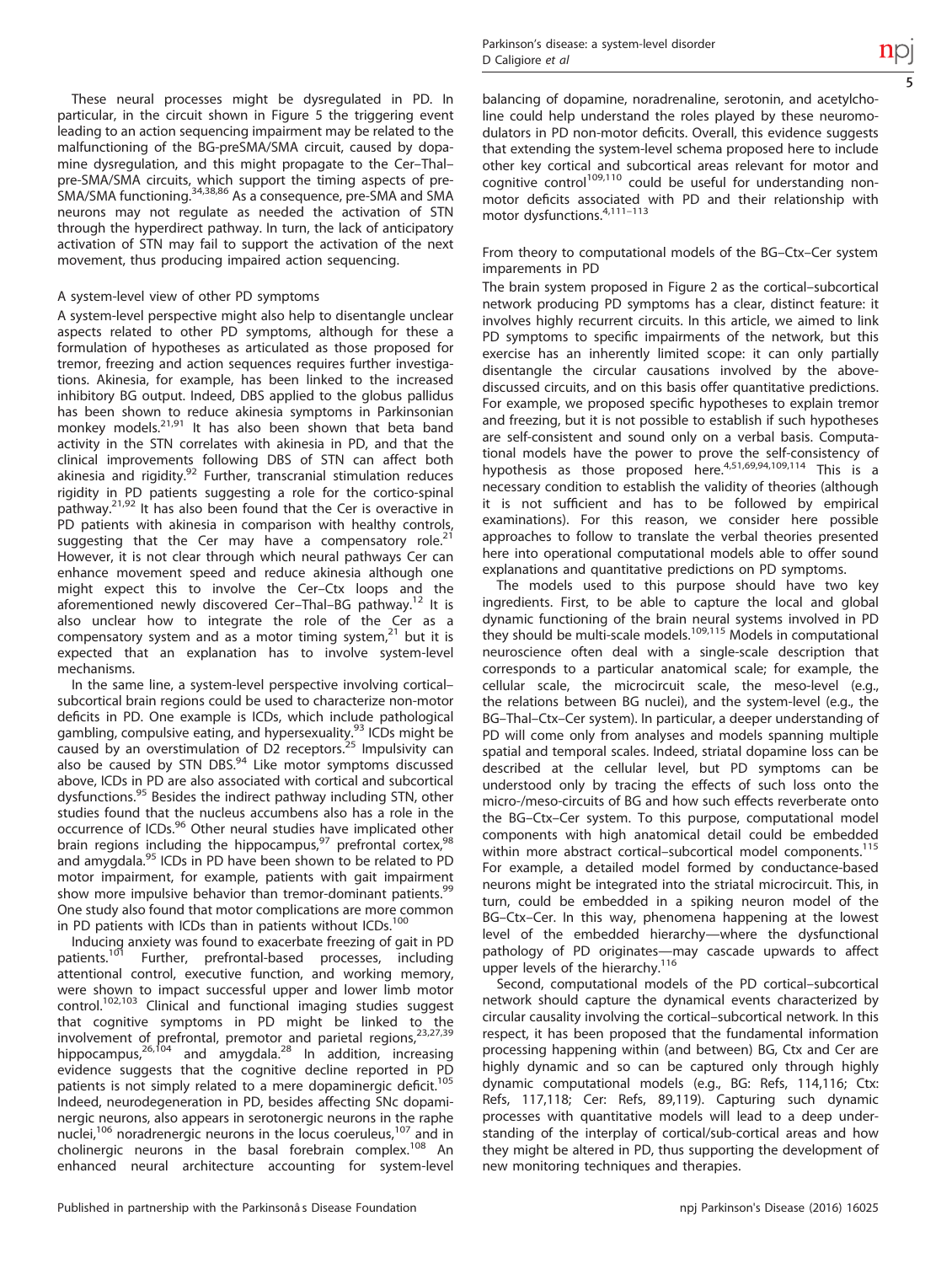## NEW APPROACHES FOR MONITORING AND TREATING PD

The system-level view of PD features has a high potential for the development of innovative procedures for monitoring and treating PD. We show this by illustrating some of these possibilities. Regarding monitoring, one of the biggest future challenges for imaging techniques applied to PD is to integrate their results to identify the mechanisms that might be targeted with drugs and other interventions.<sup>[3](#page-7-0)[,120,121](#page-9-0)</sup>

The dynamic multiscale computational models discussed in the previous section could support the integration of the data acquired with different techniques based on their capacity to incorporate information at different levels. At the system- and meso-level, the models could integrate data from resting-state functional magnetic resonance imaging (rsfMRI), structural magnetic resonance imaging (sMRI), arterial spin labeling (ASL) on the BG–Ctx–Cer overall activity. These techniques could be used to measure parameters related to the entire BG-Ctx-Cer network<sup>122</sup> and this information could be used to constrain the overall architecture of the model. Recent fMRI analysis techniques, such as dynamic causal modeling, $123$  use Bayesian statistics to systematically compare the evidence for different functional network configurations underlying different behaviors.<sup>[124](#page-9-0)</sup> These methods have been used for example to test the circuit-level influences of  $STN\text{-}DBS$  in  $PD<sub>r</sub><sup>125</sup>$  $PD<sub>r</sub><sup>125</sup>$  $PD<sub>r</sub><sup>125</sup>$  or the circuit-level changes underlying dyskinesias<sup>[126](#page-9-0)</sup> and bradykinesia.<sup>[127](#page-9-0)</sup> Another method is to use functional network connectivity analyses to reveal connectivity patterns among different brain regions.<sup>[123](#page-9-0)</sup> Using these techniques it has been found that the disconnection between the prefrontal cortex and BG in PD could explain some aspects of freezing of gait.<sup>128</sup> Techniques returning more detailed information on the actual anatomical connectivity, such as DTI, could be used to further constrain the model architecture. DTI has been extensively used with healthy human subjects to investigate BG–Ctx connectivity patterns<sup>[129](#page-9-0)</sup> and so it might be used to also furnish data on Cer–Ctx and Cer–BG connections in both healthy and PD subjects. Linked to this, 18F-fluorodeoxyglucose positron emission tomography (PET) has shown changes in Cer and Ctx connectivity patterns in relation to tremor in PD.[130](#page-9-0) DTI could also furnish information on the internal connectivity of areas, for example within the BG.<sup>[131](#page-9-0)</sup> At the micro-circuit and cellular level, data on dopamine production and receptors from PET and from dopamine transporter-single photon emission computed tomography (DAT-SPECT) could be used to set the model parameters so as to capture specific PD damages.

By disentangling the multifaceted mechanisms underlying PD symptoms, the system view of PD proposed here, operationalized into dynamical system-level models integrating multi-source data, could lead to a systematic data-driven improvement of therapies.<sup>[120,132](#page-9-0)</sup> We support this possibility by referring to some relevant treatment techniques. DBS and transcranial magnetic stimulation (TMS) have been used with various brain targets, in particular sites involving areas of the BG–Ctx–Cer system and not only BG. Indeed, several experiments support the idea that DBS preferentially modulates remote structures rather than local circuits since fibers of passage are more excitable than local cell bodies at the site of stimulation.<sup>[133](#page-9-0)</sup> The analysis of the cortical– subcortical circuits discussed above, possibly supported by computational models integrating multiple data sources, could represent a necessary step to better understand the mechanisms underlying DBS/TMS effects and so to identify possible new targets within the BG–Ctx–Cer system.

Regarding tremor, the literature suggests that this symptom can have a variable responsiveness to dopamine treatments.<sup>[20,21](#page-7-0),[24](#page-7-0)</sup> Alternative effective therapies for tremor are based on DBS of STN, of the posterior sub[thalam](#page-7-0)ic area, and of the thalamic ventral intermediate nucleus.<sup>53-55</sup> The improvements in tremor after DBS of STN could be indirectly related to a modulation of the Cer

activation as suggested by several imaging studies reporting<br>metabolic changes in Cer during DBS of STN.<sup>[21,](#page-7-0)[134](#page-9-0)</sup> In general, it has been shown that the efficacy of DBS for treating tremor may be improved when taking interregional structural or functional connectivity of BG, Cer, Thal, and M1 into account.<sup>[58](#page-8-0)</sup> The circuit shown in [Figure 3](#page-3-0) supports this perspective by providing a hypothesis on how the STN-Cer–Thal–M1 and the STN–GPi/SNr– Thal–M1 circuits may interact during tremor. Moreover, the analysis of this circuit suggests that it is important to further investigate how the stimulation of Cer (for example, through  $TMS)^{21}$  $TMS)^{21}$  $TMS)^{21}$  and M1 (e.g., with rTMS<sup>135</sup>) may affect tremor, and whether functional uncoupling of BG from the Cer–Thal–M1 circuit could reduce tremor.

The lack of fundamental understanding of the neural mechanisms underlying freezing limits current therapeutic options. Freezing is weakly responsive to dopaminergic medication<sup>[30](#page-7-0)</sup> and also shows a variable response to DBS therapy targeting either GPi, STN or PPN.<sup>[136](#page-9-0)</sup> In this respect, there are data showing that STN of GPi DBS are not effective in reducing freezing of gait, although preliminary evidence suggests that PPN DBS may reduce it.<sup>76[,136](#page-9-0)</sup> The circuit shown in [Figure 4](#page-3-0) suggests that alternative target areas for the treatment of freezing in PD could be the Cer or pre-SMA. This would be supported by various recent studies<br>showing reduction of dyskinesia<sup>[137](#page-9-0)</sup> and improvements in handwriting<sup>[138](#page-9-0)</sup> in PD patients after TMS stimulation of SMA circuits. These data may provide the foundation for a larger investigation of the effects of noninvasive brain stimulation over the pre-SMA and SMA in individuals with PD.

Multi-scale and dynamical computational modeling studies can simultaneously investigate potential treatments for tremor, freezing, and action sequencing impairments. This approach could provide a breakthrough in devising new therapies for PD as it could allow testing drug effects (and collateral effects) in simulation [\(https://ec.europa.eu/digital-agenda/en/virtual-physio](https://ec.europa.eu/digital-agenda/en/virtual-physiological-human) [logical-human](https://ec.europa.eu/digital-agenda/en/virtual-physiological-human) and see also the EU research project NoTremor: [http://notremor.eu/notremor/\)](http://notremor.eu/notremor/) and use them to select the most promising therapeutic interventions that produce the simultaneous reduction of several symptoms while reducing side effects.

This paves the way to the development of even more innovative therapeutic approaches. PD symptoms are highly variable in different patients and we currently lack widelyaccepted systematic ways to adapt therapies and medications to them. $1,3$  $1,3$  $1,3$  The adoption of a system-level view of PD features, supported by multi-scale models, could be the necessary step to trace individual brain differences underlying different patients subtypes, for example tremor-dominant versus akynetic-rigid.<sup>[20](#page-7-0),[21](#page-7-0)</sup> This knowledge would thus furnish an invaluable basis on which to tailor interventions on the specific features and conditions of the specific patient.

#### **CONCLUSIONS**

After Alzheimer's disease, PD is the most common neurodegenerative disorder worldwide. It primarily affects the elderly and thus due to population aging it has become a rapidly growing area of concern. Owing to the high prevalence of the disease (about 6.3 million people around the world) the limitations of pharmacotherapy and neurosurgery remedies, and the social and economic burden of  $PD<sub>1</sub><sup>24,139,140</sup>$  $PD<sub>1</sub><sup>24,139,140</sup>$  $PD<sub>1</sub><sup>24,139,140</sup>$  $PD<sub>1</sub><sup>24,139,140</sup>$  innovative approaches to the study and treatment of PD are needed. We argue here that to strengthen our understanding of the wide spectrum and variability of PD motor symptoms we need to address how dopamine dysregulation reverberates on the whole BG–Ctx–Cer system. This broader perspective allows for understanding the dopamine-related causes of PD symptoms as linked to the circular dynamic relations involving the meso-level multiple circuits within BG, Cer and Ctx and their reciprocal interactions at the level of the whole system. This perspective also supports the identification of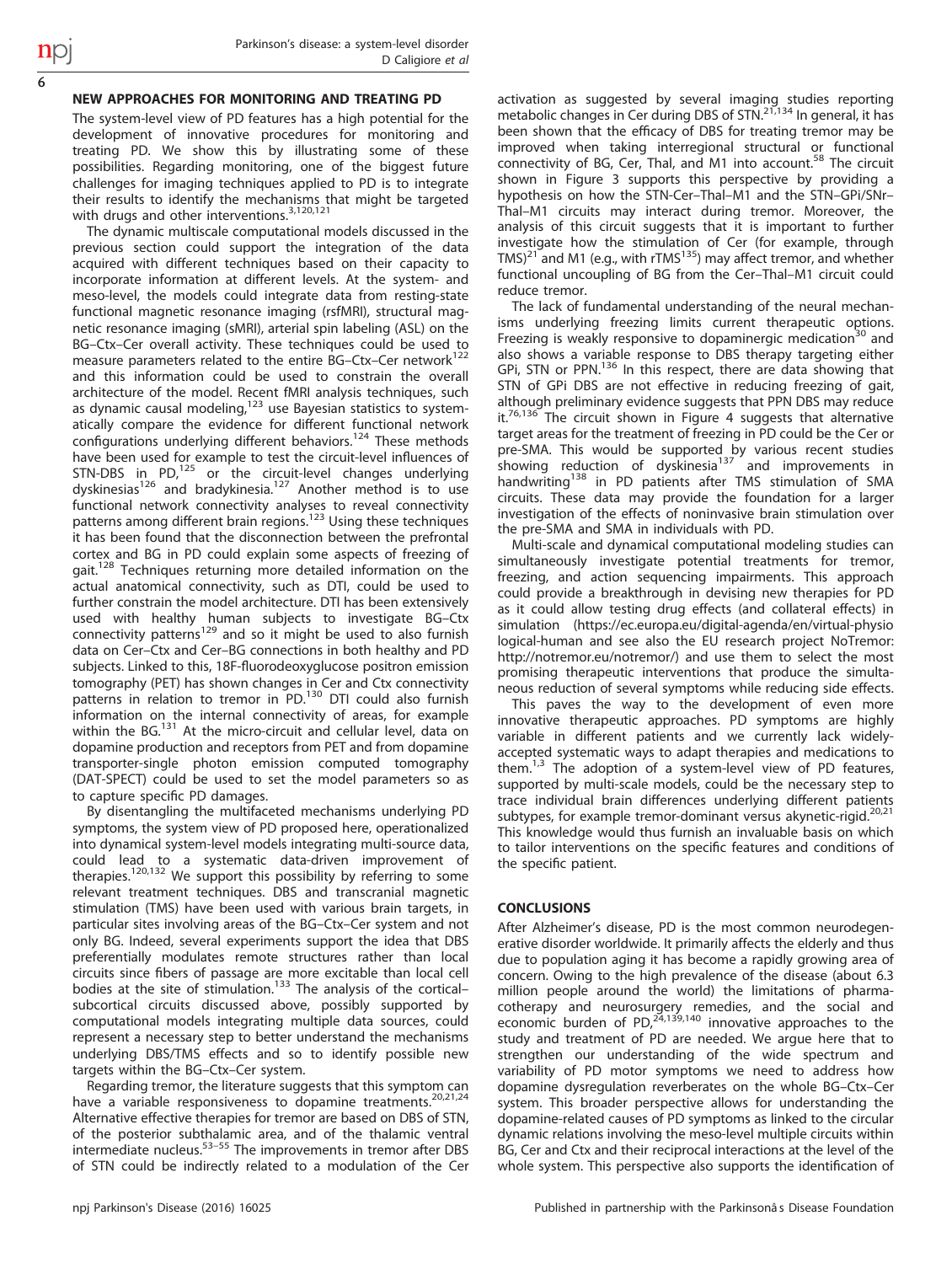<span id="page-7-0"></span>new possible disease monitoring processes and therapeutic interventions, for example, the identification of new targets for DBS and TMS, a model-based guidance of brain imaging techniques to follow the disease evolution, and a more informed solution of drug-related side effects concerning psychiatric and cognitive disorders.

# COMPETING INTERESTS

The authors declare no conflict of interest.

# **REFERENCES**

- 1. Davie, C. A. A review of Parkinson's disease. Brit. Med. Bull. 86, 109–127 (2008). 2. Redgrave, P. et al. Goal-directed and habitual control in the basal ganglia: implications for Parkinson's disease. Nat. Rev. Neurosci. 11, 760-772 (2010).
- 3. Obeso, J. A. et al. Missing pieces in the Parkinson's disease puzzle. Nat. Med. 16, 653–661 (2010).
- 4. Wiecki, T. V. & Frank, M. J. Neurocomputational models of motor and cognitive deficits in Parkinson's disease. Prog. Brain Res. 183, 275–297 (2010).
- 5. Yin, H. H. & Knowlton, B. J. The role of the basal ganglia in habit formation. Nat. Rev. Neurosci. 7, 464–476 (2006).
- 6. Bostan, A. C., Dum, R. P. & Strick, P. L. Cerebellar networks with the cerebral cortex and basal ganglia. Trends Cogn. Sci. 17, 241-254 (2013).
- 7. Caligiore, D., Pezzulo, G., Miall, R. C. & Baldassarre, G. The contribution of brain sub-cortical loops in the expression and acquisition of action understanding abilities. Neurosci. Biobehav. Rev. 37, 2504–2515 (2013).
- 8. Caligiore, D. et al. Consensus Paper: Towards a Systems-Level View of Cerebellar Function: the Interplay Between Cerebellum, Basal Ganglia, and Cortex. The Cerebellum (2016).
- 9. Alexander, G. E., DeLong, M. R. & Strick, P. L. Parallel organization of functionally segregated circuits linking basal ganglia and cortex. Annu. Rev. Neurosci. 9, 357–381 (1986).
- 10. Middleton, F. A. & Strick, P. L. Basal ganglia output and cognition: evidence from anatomical, behavioral, and clinical studies. Brain Coan. 42, 183-200 (2000).
- 11. Ichinohe, N., Mori, F. & Shoumura, K. A di-synaptic projection from the lateral cerebellar nucleus to the laterodorsal part of the striatum via the central lateral nucleus of the thalamus in the rat. Brain Res. 880, 191–197 (2000).
- 12. Hoshi, E., Tremblay, L., Féger, J., Carras, P. L. & Strick, P. L. The cerebellum communicates with the basal ganglia. Nat. Neurosci. 8, 1491–1493 (2005).
- 13. Bostan, A. C., Dum, R. P. & Strick, P. L. The basal ganglia communicate with the cerebellum. Proc. Natl Acad. Sci USA 107, 8452–8456 (2010).
- 14. Pelzer, E. A. et al. Cerebellar networks with basal ganglia: feasibility for tracking cerebello-pallidal and subthalamo-cerebellar projections in the human brain. Eur. J. Neurosci. 38, 3106–3114 (2013).
- 15. Milardi, D. et al. Extensive Direct Subcortical Cerebellum-Basal Ganglia Connections in Human Brain as Revealed by Constrained Spherical Deconvolution Tractography. Front. Neuroanat. 10, 29 (2016).
- 16. Alegre, M. et al. Changes in subthalamic activity during movement observation in Parkinson's disease: Is the mirror system mirrored in the basal ganglia? Clin. Neurophysiol. 121, 414–425 (2010).
- 17. Cattaneo, L. et al. Your actions in my cerebellum: Subclinical deficits in action observation in patients with unilateral chronic cerebellar stroke. Cerebellum 11, 264–271 (2012).
- 18. Mc Cairn, K. W., Iriki, A. & Isoda, M. Global dysrhythmia of cerebro-basal gangliacerebellar networks underlies motor tics following striatal disinhibition. J. Neurosci. 33, 697–708 (2013).
- 19. Filip, P., Lungu, O. V. & Bareš, M. Dystonia and the cerebellum: a new field of interest in movement disorders? Clin. Neurophysiol. 124, 1269-1276 (2013).
- 20. Helmich, R. C., Hallett, M., Deuschl, G., Toni, I. & Bloem, B. Cerebral causes and consequences of parkinsonian resting tremor: A tale of two circuits? Brain 135, 3206–3226 (2012).
- 21. Wu, T. & Hallett, M. The cerebellum in Parkinson's disease. Brain 136, 696–709 (2013).
- 22. Jahanshahi, M. et al. Self-initiated versus externally triggered movements. Brain 118, 913–933 (1995).
- 23. Caligiore, D. et al. How affordances associated with a distractor object affect compatibility effects: A study with the computational model TRoPICALS. Psychol. Res. 77, 7–19 (2013).
- 24. Connolly, B. S. & Lang, A. E. Pharmacological treatment of Parkinson's disease: a review. J. A. Med. Assoc. 311, 1670–1683 (2014).
- 25. Moustafa, A. A. & Poletti, M. Neural and behavioral substrates Parkinson's disease. Front. Syst. Neurosci. 7, 117 (2013).
- 26. Moustafa, A. A. & Gluck, M. A. Computational cognitive models of prefrontalstriatal-hippocampal interactions in Parkinson's disease and schizophrenia. Neur. Netw. 24, 575–591 (2011).
- 27. Owen, A. M. Cognitive dysfunction in Parkinson's disease: the role of frontostriatal circuitry. Neuroscientist 10, 525–537 (2004).
- 28. Ray, N. J. & Strafella, A. P. The neurobiology and neural circuitry of cognitive changes in Parkinson's disease revealed by functional neuroimaging. Mov. Disord. 27, 1484–1492 (2012).
- 29. Helmich, R. C., Janssen, M. J. R., Oyen, W. J. G., Bloem, B. R. & Toni, I. Pallidal dysfunction drives a cerebellothalamic circuit into Parkinson tremor. Ann. Neurol. 69, 269-281 (2011).
- 30. Shine, J. M., Moustafa, A. A., Matar, E., Frank, M. J. & Lewis, S. J. G. The role of frontostriatal impairment in freezing of gait in Parkinson's disease. Front. Syst. Neurosci. 7, 61 (2013).
- 31. Maillet, A. et al. Neural substrates of levodopa-responsive gait disorders and freezing in advanced Parkinson's disease: a kinesthetic imagery approach. Hum. Brain Mapp. 36, 959–980 (2014).
- 32. Schweder, P. M. et al. Connectivity of the pedunculopontine nucleus in parkinsonian freezing of gait. Neuroreport 21, 914–916 (2010).
- 33. Tanji, J. Sequential organization of multiple movement: involvement of cortical motor areas. Annu. Rev. Neurosci. 24, 631–651 (2001).
- 34. Shima, K. & Tanji, J. Both supplementary and presupplementary motor areas are crucial for the temporal organization of multiple movements. J. Neurophysiol. 80, 3247–3260 (1998).
- 35. Strick, P. L., Dum, R. P. & Fiez, J. A. Cerebellum and nonmotor function. Annu. Rev. Neurosci. 32, 413–434 (2009).
- 36. Graybiel, A. M. The basal ganglia and chunking of action repertoires. Neurobiol. Learn. Mem. 70, 119–136 (1998).
- 37. Jin, X., Tecuapetla, F. & Costa, R. M. Basal ganglia subcircuits distinctively encode the parsing and concatenation of action sequences. Nat. Neurosci. 17, 423–430 (2014).
- 38. Nachev, P., Kennard, C. & Husain, M. Functional role of the supplementary and pre-supplementary motor areas. Nat. Rev. Neurosci. 9, 856–869 (2008).
- 39. Michely, J. et al. Dopaminergic modulation of motor network dynamics in Parkinson's disease. Brain 138, 664–678 (2015).
- 40. Deuschl, G. et al. The pathophysiology of parkinsonian tremor: a review. J. Neurol. 247, V33–V48 (2000).
- 41. Timmermann, L. et al. The cerebral oscillatory network of parkinsonian resting tremor. Brain 126, 199–212 (2003).
- 42. Hallett, M. Tremor: pathophysiology. Parkinsonism Relat. Disord. 20, Supplement 1, S118–S122 (2014).
- 43. Dovzhenok, A. & Rubchinsky, L. L. On the origin of tremor in parkinson's disease. PLoS ONE 7, e41598 (2012).
- 44. Jahnsen, H. & Llinas, R. Ionic basis for the electro-responsiveness and oscillatory properties of guinea-pig thalamic neurones in vitro. J. Physiol. 349, 227–247 (1984).
- 45. Plenz, D. & Kital, S. T. A basal ganglia pacemaker formed by the subthalamic nucleus and external globus pallidus. Nature 400, 677–682 (1999).
- 46. Pare, D., Curro Dossi, R. & Steriade, M. Neuronal basis of the parkinsonian resting tremor: a hypothesis and its implications for treatment. Neuroscience 35, 217–226 (1990).
- 47. Houk, J. C. et al. Action selection and refinement in subcortical loops through basal ganglia and cerebellum. Phil. Trans. R. Soc. Lond. B Biol. Sci. 362, 1573–1583 (2007).
- 48. Muthuraman, M. et al. Oscillating central motor networks in pathological tremors and voluntary movements. What makes the difference? Neuroimage 60, 1331–1339 (2012).
- 49. Pollok, B. et al. Levodopa affects functional brain networks in Parkinsonian resting tremor. Mov. Disord. 24, 91–98 (2009).
- 50. Llinás, R. R. The intrinsic electrophysiological properties of mammalian neurons: insights into central nervous system function. Science 242, 1654-1664 (1988).
- 51. Gurney, K., Prescott, T. & Redgrave, P. A computational model of action selection in the basal ganglia. i. a new functional anatomy. Biol. Cybern. 84, 401–410 (2001).
- 52. Kultas-Ilinsky, K., Sivan-Loukianova, E. & Ilinsky, I. A. Reevaluation of the primary motor cortex connections with the thalamus in primates. J. Comp. Neurol. 457, 133–158 (2003).
- 53. Krack, P. et al. Five-year follow-up of bilateral stimulation of the subthalamic nucleus in advanced Parkinson's disease. N. Engl. J. Med. 349, 1925–1934 (2003).
- 54. Benabid, A. L. et al. Long-term suppression of tremor by chronic stimulation of the ventral intermediate thalamic nucleus. Lancet 337, 403–406 (1991).
- 55. Lozano, A. M. et al. Effect of GPi pallidotomy on motor function in Parkinson's disease. Lancet 346, 1383–1387 (1995).
- 56. Parent, A. & Hazrati, L.-N. Functional anatomy of the basal ganglia. i. the cortico-basal ganglia-thalamo-cortical loop. Brain Res. Rev. 20, 91–127 (1995).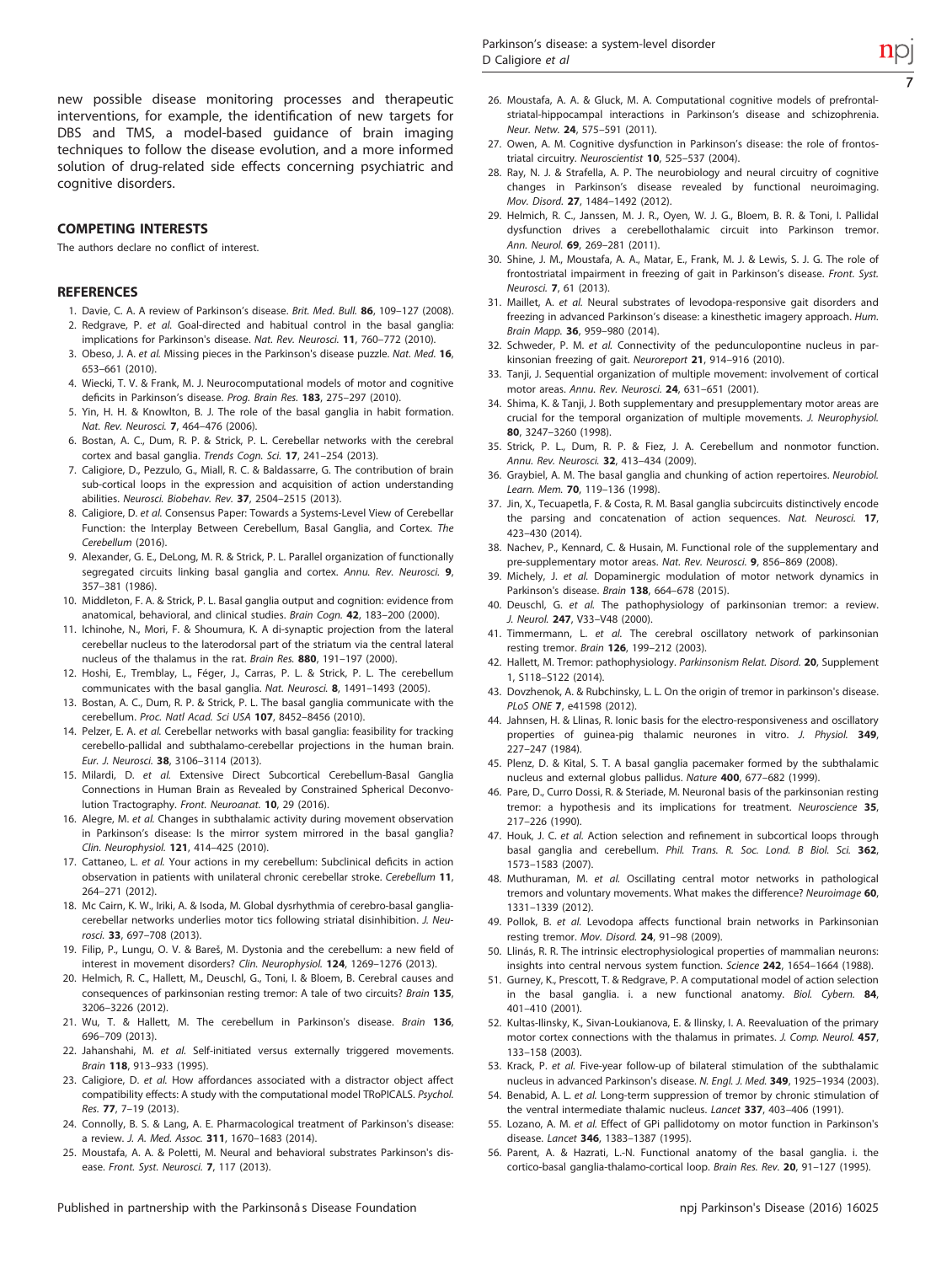- 57. Heck, D. H., De Zeeuw, C. I., Jaeger, D., Khodakhah, K. & Person, A. L. The neuronal code (s) of the cerebellum. J. Neurosci. 33, 17603–17609 (2013).
- 58. Helmich, R. C., Toni, I., Deuschl, G. & Bloem, B. R. The pathophysiology of essential tremor and Parkinson's tremor. Curr. Neurol. Neurosci. Rep. 13, 1-10 (2013).
- 59. Anderson, M. E. & Turner, R. S. Activity of neurons in cerebellar-receiving and pallidal-receiving areas of the thalamus of the behaving monkey. J. Neurophysiol. 66, 879–893 (1991).
- 60. Dirkx, M. F. et al. The cerebral network of Parkinson's tremor—an effective connectivity fMRI study. J. Neurosci. 36, 5362–5372 (2016).
- 61. Volkmann, J. et al. Central motor loop oscillations in parkinsonian resting tremor revealed by magnetoencephalography. Neurology 46, 1359–1370 (1996).
- 62. Guehl, D. et al. Tremor-related activity of neurons in the 'motor' thalamus: Changes in firing rate and pattern in the mptp vervet model of parkinsonism. Eur. J. Neurosci. 17, 2388–2400 (2003).
- 63. Peterson, D. S., Pickett, K. A., Duncan, R., Perlmutter, J. & Earhart, G. M. Gait-related brain activity in people with Parkinson disease with freezing of gait. PLoS ONE 9, e90634 (2014).
- 64. Vercruysse, S. et al. Freezing in Parkinson's disease: A spatiotemporal motor disorder beyond gait. Mov. Disord. 27, 254–263 (2012).
- 65. Amboni, M., Cozzolino, A., Longo, K., Picillo, M. & Barone, P. Freezing of gait and executive functions in patients with Parkinson's disease. Mov. Disord. 23, 395–400 (2008).
- 66. Shine, J. M. et al. Attentional set-shifting deficits correlate with the severity of freezing of gait in Parkinson's disease. Parkinsonism Relat. Disord. 19, 388–390 (2012).
- 67. Shine, J. M., Naismith, S. L. & Lewis, S. J. G. The pathophysiological mechanisms underlying freezing of gait in Parkinson's disease. J. Clin. Neurosci. 18, 1154–1157 (2011).
- 68. Vercruysse, S. et al. Microstructural changes in white matter associated with freezing of gait in Parkinson's disease. Mov. Disord. 30, 567–576 (2015).
- 69. Schroll, H. & Hamker, F. H. Computational models of basal-ganglia pathway functions: focus on functional neuroanatomy. Front. Syst. Neurosci. 7, 122 (2013).
- 70. Goldberg, J. H., Farries, M. A. & Fee, M. S. Basal ganglia output to the thalamus: Still a paradox. Trends Neurosci. **36**, 695-705 (2013).
- 71. Aron, A. R. From reactive to proactive and selective control: Developing a richer model for stopping inappropriate responses. Biol. Psychiat. 69, e55–e68 (2011).
- 72. Grillner, S. & Wallen, P. Central pattern generators for locomotion, with special reference to vertebrates. Annu. Rev. Neurosci. 8, 233–261 (1985).
- 73. Ciancio, A. L., Zollo, L., Guglielmelli, E., Caligiore, D. & Baldassarre, G. The role of learning and kinematic features in dexterous manipulation: a comparative with two robotic hands. Int. J. Adv. Robot. Syst. 10 340 (2013).
- 74. Takakusaki, K., Tomita, N. & Yano, M. Substrates for normal gait and pathophysiology of gait disturbances with respect to the basal ganglia dysfunction. J. Neurol. 255, 19–29 (2008).
- 75. Ciancio, A. L., Zollo, L., Guglielmelli, E., Caligiore, D. & Baldassarre, G. Hierarchical reinforcement learning and central pattern generators for modeling the development of rhythmic manipulation skills. In 2011 IEEE International Conference on Development and Learning (ICDL) 2, 1–8 (2011).
- 76. Liu, H. G., Zhang, K., Yang, A. C. & Zhang, J. G. Deep brain stimulation of the subthalamic and pedunculopontine nucleus in a patient with Parkinson's disease. J. Korean Neurosurg. Soc. 57, 303-306 (2015).
- 77. Pahapill, P. A. & Lozano, A. M. The pedunculopontine nucleus and Parkinsons disease. Brain 123, 1767–1783 (2000).
- 78. Aravamuthan, B. R., Muthusamy, K. A., Stein, J. F., Aziz, T. Z. & Johansen-Berg, H. Topography of cortical and subcortical connections of the human pedunculopontine and subthalamic nuclei. NeuroImage 37, 694-705 (2007).
- 79. Classen, J. & Schnitzler, A. What does the pedunculopontine nucleus do? Neurology 75, 944–945 (2010).
- 80. Tsang, E. W., Hamani, C., Moro, E., Mazzella, F., Poon, Y. Y. & Lozano, A. M. Involvement of the human pedunculopontine nucleus region in voluntary movements. Neurology 75, 950–959 (2010).
- 81. Fling, B. W. et al. Asymmetric pedunculopontine network connectivity in parkinsonian patients with freezing of gait. Brain 136, 2405-2418 (2013).
- 82. Ballanger, B. et al. Cerebral blood flow changes induced by pedunculopontine nucleus stimulation in patients with advanced Parkinson's disease: a [(15)o] h2o pet study. Hum. Brain Mapp. 30, 3901–3909 (2009).
- 83. Veloz, M. F. V. et al. Cerebellar control of gait and Struct. Funct. 220, 1-24 (2014).
- 84. Dominey, P. F. & Jeannerod, M. Contribution of frontostriatal function to sequence learning in Parkinson's disease: evidence for dissociable systems. Neuroreport 8, iii–iix (1997).
- 85. Tremblay, P. L. et al. Movement chunking during sequence learning is a dopamine-dependant process: a study conducted in Parkinson's disease. Exp. Brain Res. 205, 375–385 (2010).
- 86. Clower, W. T. & Alexander, G. E. Movement sequence-related activity reflecting numerical order of components in supplementary and pre-supplementary motor areas. J. Neurophysiol. 80, 1562–1566 (1998).
- 87. Sohn, J. W. & Lee, D. Order-dependent modulation of directional signals in the supplementary and presupplementary motor areas. J. Neurosci. 27, 13655–13666 (2007).
- 88. Akkal, D., Dum, R. P. & Strick, P. L. Supplementary motor area and presupplementary motor area: targets of basal ganglia and cerebellar output. J. Neurosci. 27, 10659–10673 (2007).
- 89. D'Angelo, E. & De Zeeuw, C. I. Timing and plasticity in the cerebellum: focus on the granular layer. Trends Neurosci. 32, 30-40 (2009).
- 90. Nambu, A., Tokuno, H. & Takada, M. Functional significance of the cortico– subthalamo-pallidal 'hyperdirect'pathway. Neurosci. Res. 43, 111-117 (2002).
- 91. Chiken, S. & Nambu, A. Mechanism of deep brain stimulation inhibition, excitation, or disruption? Neuroscientist 22, 313–322 (2015).
- 92. Rodriguez-Oroz et al. Bilateral deep brain stimulation in Parkinson's disease: a multicentre study with 4 years follow-up. Brain 128, 2240–2249 (2005).
- 93. Weintraub, D. Dopamine and impulse control disorders in Parkinson's disease. Ann. Neurol. 64(S2): S93-S100 (2008).
- 94. Frank, M. J., Samanta, J., Moustafa, A. A. & Sherman, S. J. Hold your horses: impulsivity, deep brain stimulation, and medication in parkinsonism. Science 318, 1309–1312 (2007).
- 95. Biundo, R. et al. Patterns of cortical thickness associated with impulse control disorders in Parkinson's disease. Mov. Disord. 30, 688–695 (2015).
- 96. Voon, V., Mehta, A. R. & Hallett, M. Impulse control disorders in Parkinson's disease: recent advances. Curr. Opin. Neurol. 24, 324–330 (2011).
- 97. Calabresi, P., Castrioto, A., Di Filippo, M. & Picconi, B. New experimental and clinical links between the hippocampus and the dopaminergic system in Parkinson's disease. Lancet Neurol. 12, 811-821 (2013).
- 98. Lee, J. Y. et al. Extrastriatal dopaminergic changes in Parkinson's disease patients with impulse control disorders. J. Neurol. Neurosurg. Psychiatry 85, 23-30 (2013).
- 99. Wylie, S. A. et al. Dopamine agonists and the suppression of impulsive motor actions in Parkinson disease. J. Cogn. Neurosci. 24, 1709–1724 (2012).
- 100. Mack, J. et al. The role of self-awareness and cognitive dysfunction in Parkinson's disease with and without impulse-control disorder. J. Neuropsychiatry Clin. Neurosci. 25, 141–149 (2013).
- 101. Ehgoetz Martens, K. A., Ellard, C. G. & Almeida, Q. J. Does Anxiety Cause Freezing of Gait in Parkinson's Disease? PLoS ONE 9, e106561 (2014).
- 102. Moustafa, A. A., Bell, P., Eissa, A. M. & Hewedi, D. H. The effects of clinical motor variables and medication dosage on working memory in Parkinson's disease. Brain Cogn. 82, 137–145 (2013).
- 103. Brugger, F. et al. Do executive dysfunction and freezing of gait in Parkinson's disease share the same neuroanatomical correlates? J Neurol. Sci. 356, 184–187 (2015).
- 104. Bruck, A., Kurki, T., Kaasinen, V., Vahlberg, T. & Rinne, J. O. Hippocampal and prefrontal atrophy in patients with early non-demented Parkinson's disease is related to cognitive impairment. J. Neurol. Neurosur. Ps 75, 1467-1469 (2004).
- 105. Solari, N., Bonito-Oliva, A., Fisone, G. & Brambilla, R. Understanding cognitive deficits in Parkinson's disease: lessons from preclinical animal models. Learn. Memory 20, 592–600 (2013).
- 106. Fox, S. H., Chuang, R. & Brotchie, J. M. Serotonin and Parkinson's disease: On movement, mood, and madness. Mov. Disord. 24, 1255–1266 (2009).
- Vazey, E. M. & Aston-Jones, G. The emerging role of norepinephrine in cognitive dysfunctions of Parkinson's disease. Front. Behav. Neurosci. 6, 48 (2012).
- 108. Bohnen, N. I. & Albin, R. L. The cholinergic system and Parkinson's disease. Behav. Brain Res. 221, 564–573 (2011).
- 109. Caligiore, D., Borghi, A. M., Parisi, D. & Baldassarre, G. TRoPICALS: A computational embodied neuroscience model of compatibility effects. Psychol. Rev. 117, 1188–1228 (2010).
- 110. Thill, S., Caligiore, D., Borghi, A. M., Ziemke, T. & Baldassarre, G. Theories and computational models of affordance and mirror systems: an integrative review. Neurosci. Biobehav. Rev. 37, 491–521 (2013).
- 111. Cools, R., Barker, R. A., Sahakian, B. J. & Robbins, T. W. Enhanced or impaired cognitive function in Parkinson's disease as a function of dopaminergic medication and task demands. Cereb. Cortex 11, 1136–1143 (2001).
- 112. Rowe, J. et al. Attention to action in Parkinson's disease: impaired effective connectivity among frontal cortical regions. Brain 125, 276–289 (2002).
- 113. Lewis, S. J. G., Dove, A., Robbins, T. W., Barker, R. A. & Owen, A. M. Cognitive impairments in early Parkinson's disease are accompanied by reductions in activity in frontostriatal neural circuitry. J. Neurosci. 23, 6351-6356 (2003).
- 114. Mannella, F. & Baldassarre, G. Selection of cortical dynamics for motor behaviour by the basal ganglia. Biol. Cybern. 109, 575-595 (2015).
- 115. Gurney, K. N. Reverse engineering the vertebrate brain: methodological principles for a biologically grounded programme of cognitive modelling. Cogn. Comput. 1, 29–41 (2009).

<span id="page-8-0"></span>8